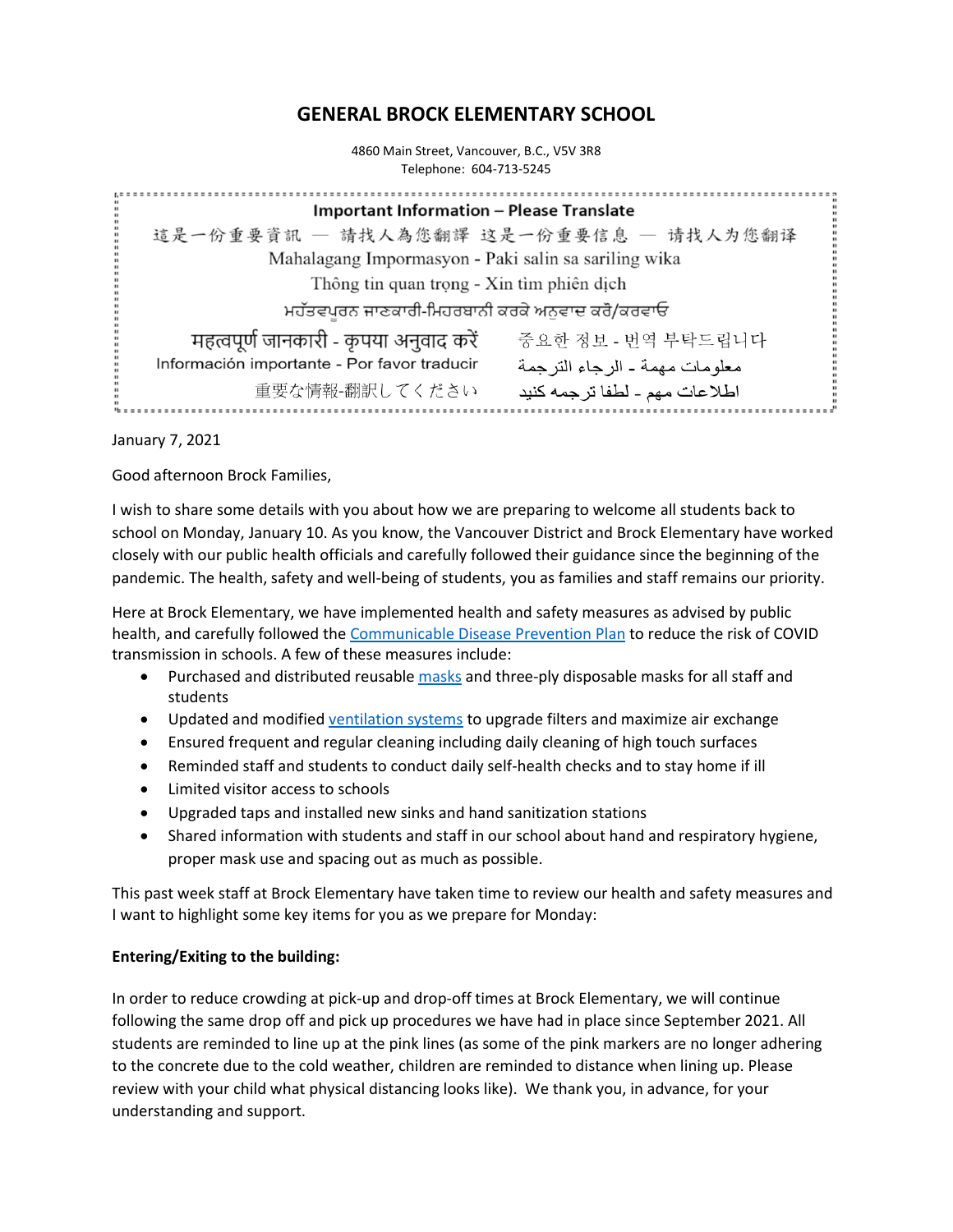# • **Ms. Jung, Division 9 – Kindergarten**

Students enter via the East 32<sup>nd</sup> Avenue sidewalk by the staff parking lot and line up outside the A building to the South side of the stairs. For pick up, parents wait on the grass field/outdoor classroom area.

# • **Ms. Zallen, Division 8, Kindergarten**

Students enter via the East  $32<sup>nd</sup>$  Avenue sidewalk by the staff parking lot and line up outside the A building to the North side of the stairs. For pick up, parents wait at the outdoor classroom area.

# • **Ms. King/Ms. Matelich, Division 6, Grade ½**

Students enter from chained driveway off of Main Street and line up undercover. Dismissal from the driveway area. Parents wait outside the chain linked area.

# • **Ms. Ansley, Division 7, Grade 1**

Students enter from chained driveway off of Main Street and line up outside the gym exterior wall. Dismissal from the driveway area. Parents wait outside the chain linked area.

# • **Ms. Surilla, Division 5, Grade 2/3**

Students enter via the East 32<sup>nd</sup> Avenue sidewalk by the staff parking lot and line up at the back of the A building to the South side of the stairs. Dismissal from primary playground area. Parents wait outside the fence area near the staff parking lot.

### • **Ms. Dionne, Division 4, Grade 2/3**

Students enter via the East 32<sup>nd</sup> Avenue sidewalk by the staff parking lot and line up at the back of the A building to the North side of the stairs. Dismissal from the primary playground area. Parents wait outside the fence area near the staff parking lot.

#### • **Mr. Butcher, Division 3, Grade ¾**

Students enter from chained driveway off of Main Street and line up in the undercover area outside the C building. Dismissal from the driveway area. Parents wait for their children outside the chain linked area.

#### • **Mr. Mitchell, Division 2, Grade 5**

Students enter off of Main Street via the entrance to the Intermediate playground (behind the C building – Office) and line up against the wall (outside the library and across from the intermediate playground). Dismissal same route.

#### • **Ms. Jekubik, Division 1, Grade 6**

Students enter off of Main Street via the entrance to the Intermediate playground (behind the C building – Office) and line up outside their classroom exterior door. Dismissal same route.

#### • **Ms. Pankratz, Division 10, IF 6**

Students enter off of Main Street via the entrance to the Intermediate playground (behind the C building – Office) and line up against the wall (across from the C building and in front of the Intermediate playgroud). Dismissal same route.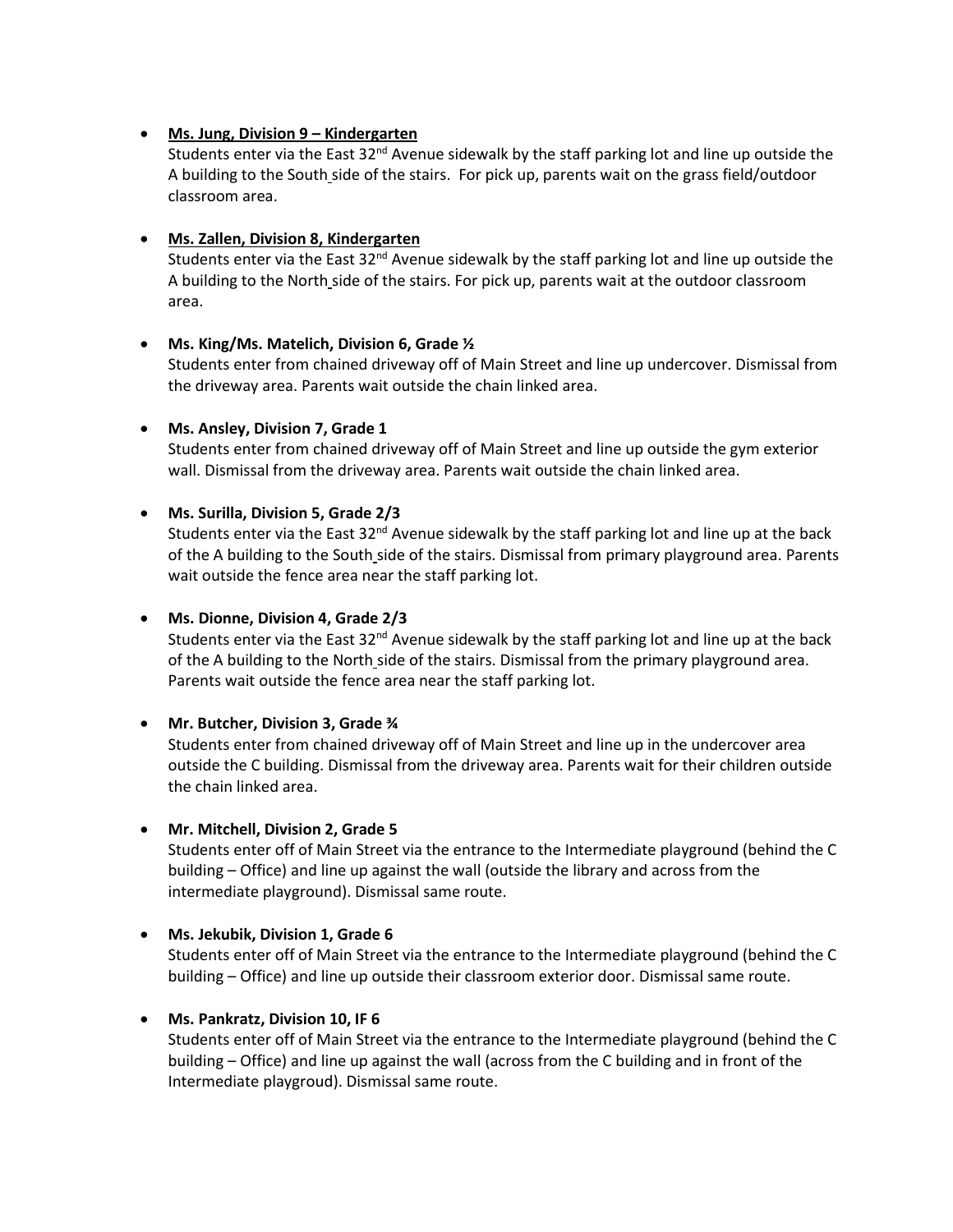# • **Mr. Orange, Division 11, IF 7**

Students enter off of Main Street via the entrance to the Intermediate playground (behind the C building – Office) and line up on the blacktop below the bike racks. Dismissal same route.

# • **Mr. Cruz, Division 12, LSP**

Students enter from the East  $32<sup>nd</sup>$  Avenue sidewalk and line up outside their exterior classroom door. Dismissal same route.

# **Recess/Lunch Time**

We will continue following the same procedure and schedule that we have had in place since September 2021. Students will continue to eat their recess snack and lunch in their classrooms. In the morning, please send your child to school with a healthy snack and lunch and a water bottle (this will reduce the need for them to use the water fountain). We request families not to drop off lunches or items throughout the day and appreciate your cooperation as we work to keep our community safe.

Recess and lunch playtime continues to be outside, rain or shine. Please ensure your child comes to school **dressed for the weather** (warm and waterproof jacket, rain boots, etc) and send a change of clothes in the event that your child is very wet or muddy. All items, including clothing, should be labeled with your child's name and division number on it.

Classes have designated entry and exit routes and staggered times to avoid congestion during break times.

# **Masks**

- Please ensure you child comes to school with at least a 3-ply mask as mentioned above. Many masks that were purchased at the beginning of the pandemic are 2-ply and are no longer the approved mask-type to protect against COVID. If you child did not receive the newest 3-ply mask or the mask is lost or damaged, please ask and we will provide new ones as soon as possible.
- Please review with your child the correct way to wear their mask and practice this with them this weekend. Masks that are loose, drop down below the nose or have gaps in them are not effective and put your child and others at higher risk.



It is possible that at some point, a school may need to temporarily close because of the impacts of the Omicron variant. While we hope that there will not be a need for a temporary functional closure, we want to ensure we support everyone who is impacted during such a time.